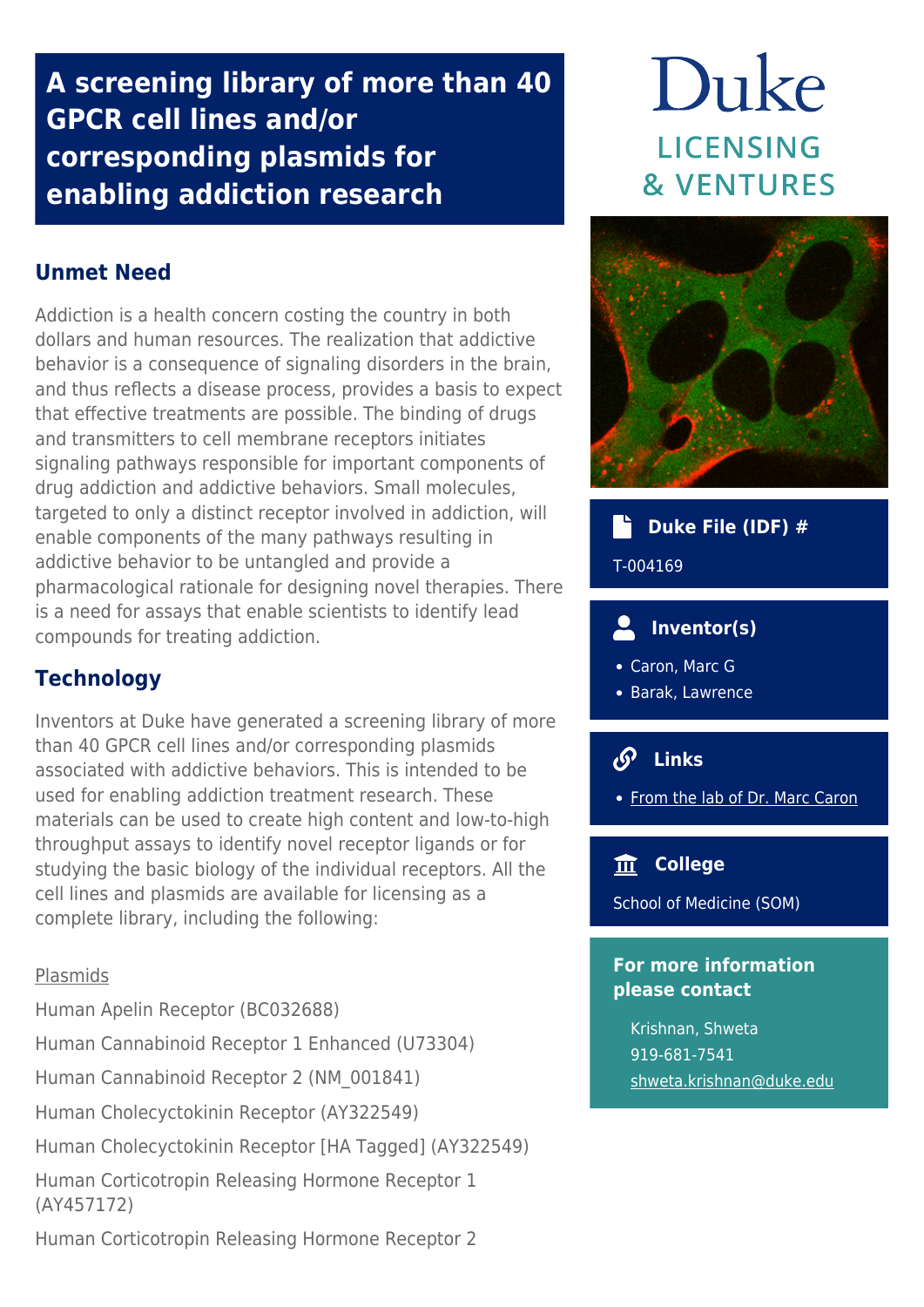#### (AY449734)

Mouse Delta Opioid Receptor [HA Tagged] (BC\_137969) Human Dopamine Receptor 1A (AF498961) Human Dopamine Receptor 1A [HA Tagged] (AF498961) Human Dopamine Receptor 2 short (AF176812) Human Dopamine Receptor 2 long [3HA Tagged] (NP000786) Human Dopamine Receptor 3 Enhanced (U32499) Human Dopamine Receptor 4 Enhanced [HA Tagged] (NM\_000797) Human Dopamine Receptor 5 (AY136750) Human Dopamine Receptor 5 [HA Tagged] (AY136750) Human Gabba-Aminobutyric Acid B Receptor 1 (BC042598) Human Gabba-Aminobutyric Acid B Receptor 2 (BC035071) Human Galanin Receptor 1 (AY541036) Human Galanin Receptor 2 (BC074914) Human Galanin Receptor 3 (AY587582) Human Gastrin Receptor (AY322551) Human Gastrin Receptor [HA Tagged] (AY322551) Human GPR 35a Receptor [HA Tagged] (AF027957) Human GPR55 Receptor Enhanced [HA Tagged] (NM\_005683) Human Growth Hormone Secretagogue Receptor 1a [HA Tagged] (AY429112) Human Kappa Opioid Receptor (U17298) Human Metabotropic Glutamate Receptor 2 (BC113619) Human Metabotropic Glutamate Receptor 3 (BC022496) Human Melanocortin Receptor 3 (AY227893) Human Melanocortin Receptor 4 (AY236539) Rat Mu Opioid Receptor 1 [HA Tagged] (AAA79180) Human Muscarinic Acetylcholine Receptor 1 (P11229) Human Muscarinic Acetylcholine Receptor 1 Enhanced (P11229) Human Muscarinic Acetylcholine Receptor 4 (P08173) Human Muscarinic Acetylcholine Receptor 4 Enhanced (P08173) Human Muscarinic Acetylcholine Receptor 5 (P08912) Human Muscarinic Acetylcholine Receptor 5 Enhanced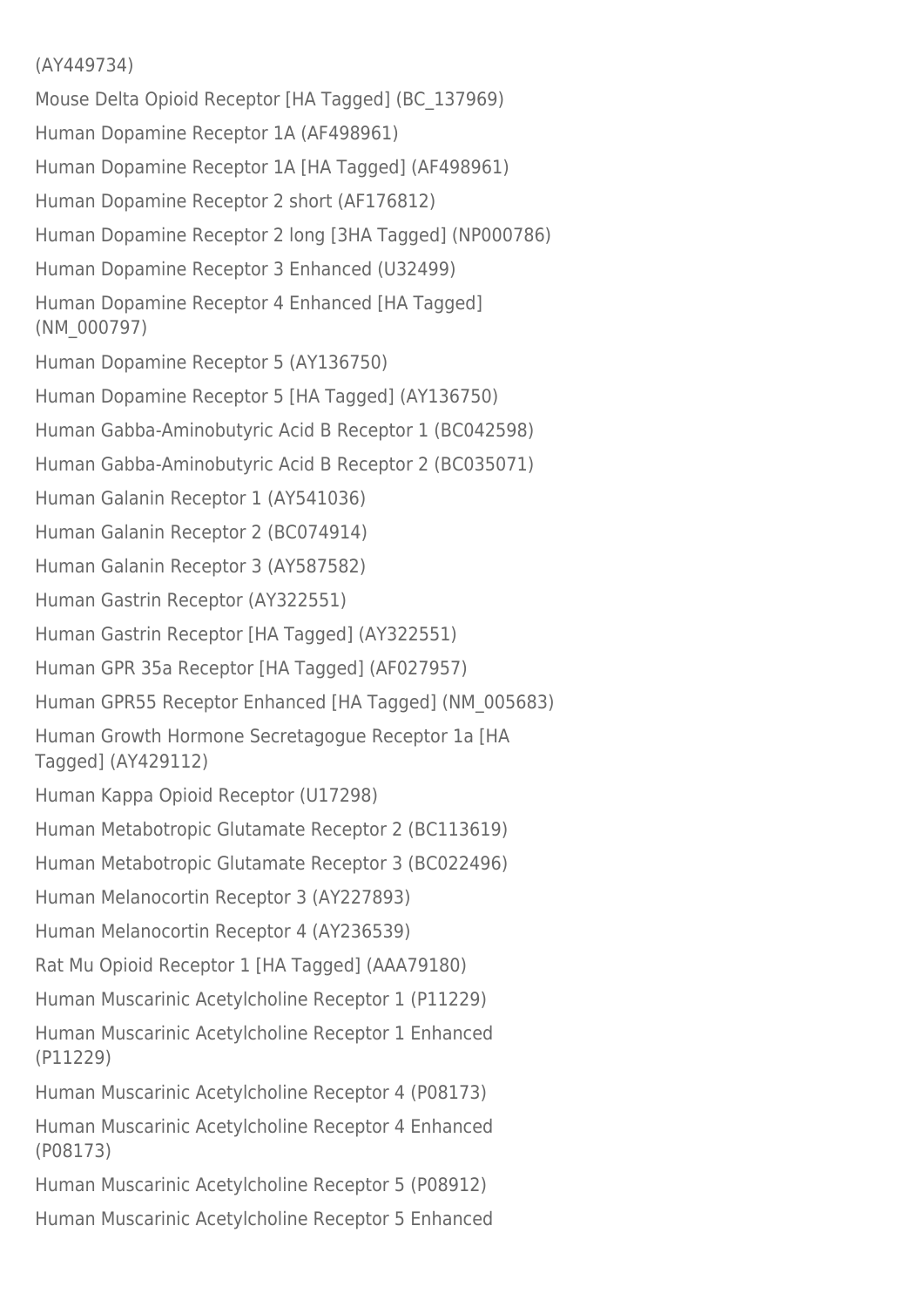#### (P08912)

Human Neuropeptide Y1 Receptor (AY548168) Human Neuropeptide Y1 Receptor [HA Tagged] (AY548168) Human Neuropeptide Y5 Receptor (AY322538) Human Neuropeptide Y5 Receptor [HA Tagged] (AY322538) Human Neurotensin Receptor 1 (AY429106) Human Neurotensin Receptor 1 [HA Tagged] (AY429106) Human Neurotensin Receptor 2 (NM\_012344.3) Human Opiate Receptor-Like 1 (AY268428) Human Opiate Receptor-Like 1 [HA Tagged] (AY268428) Human Orexin Receptor 1 (AY062030) Human Orexin Receptor 2 (BC035858) Human Serotonin Receptor 1A (AF498978) Human Serotonin Receptor 2A (AF498982) Human Serotonin Receptor 1B (BC096207) Human Serotonin Receptor 2B (AY136751) Human Serotonin Receptor 2B [HA Tagged] (AY136751) Human Tachykinin receptor 1 (AY462098) Hamster Alpha1b Adrenergic Receptor (J04084) Rat G Protein-Coupled Receptor 19 (BC089971)

#### Cell Lines

#### **Group 1 – Brain and Gut Peptide Receptors:**

Human Neurotensin Receptor 1 [HA-Tagged] Human Neurotensin Receptor 2 [HA-Tagged] Human Growth Hormone Secretagogue Receptor type 1a [HA-Tagged] Human Tachykinin Receptor 1 (Substance P receptor)

#### **Group 2 – Brain and Gut Peptide Receptors:**

Human Orexin Receptor 1 Human Galanin Receptor 1 Human Gastrin Receptor (CCKB) Human GPR35a Receptor [HA-Tagged] **Group 3 –Other Brain and Gut Peptide Receptors:**

Human Corticotropin Releasing Hormone Receptor 1 Human Cholecyctokinin Receptor (CCKA)